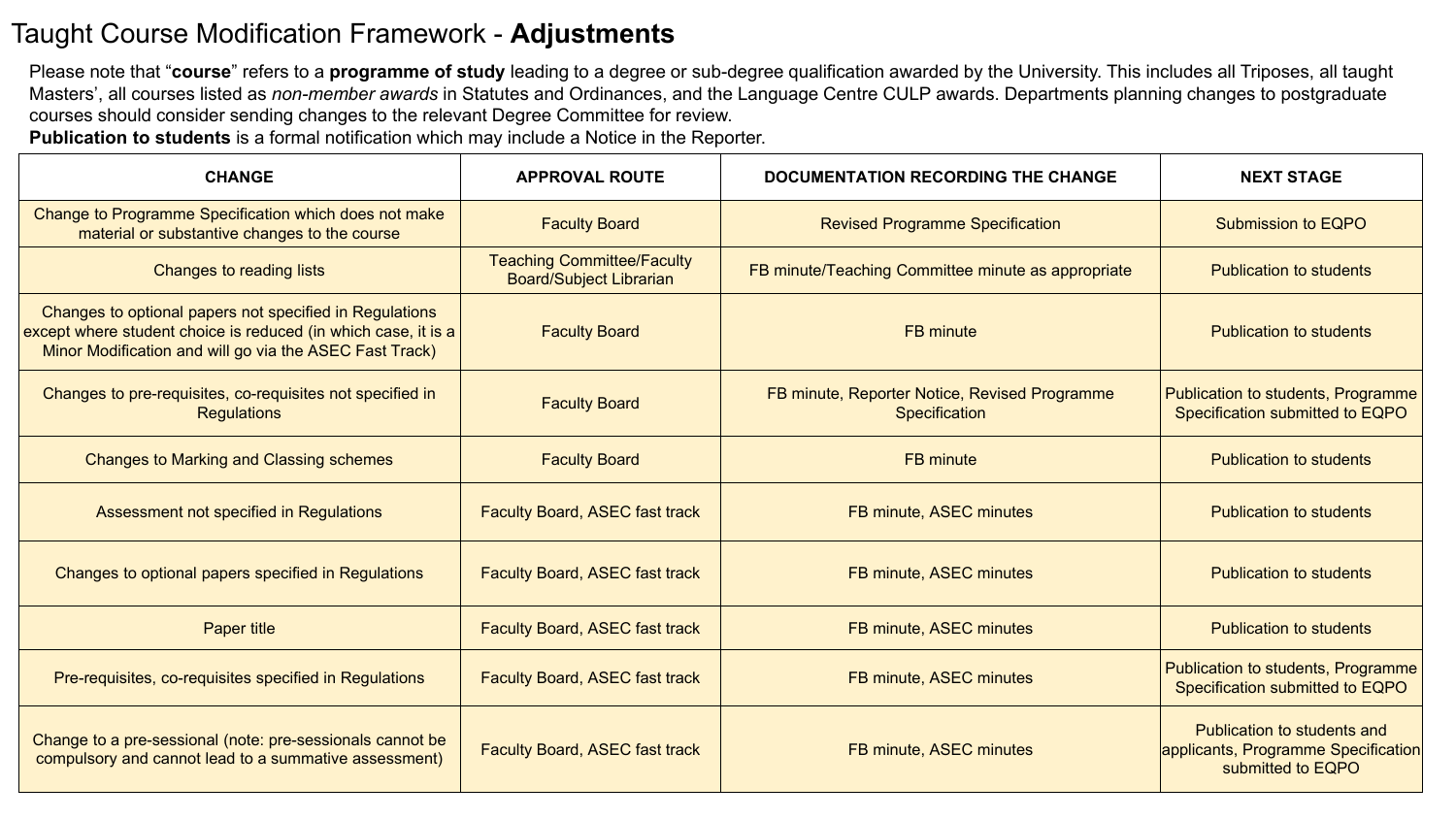## Taught Course Modification Framework - **Minor Modifications**

| <b>CHANGE</b>                                                                                                                         | <b>APPROVAL ROUTE</b>                                                                       | <b>NEXT STAGE</b><br><b>DOCUMENTATION RECORDING THE CHANGE</b>                                                       |                                                                           |
|---------------------------------------------------------------------------------------------------------------------------------------|---------------------------------------------------------------------------------------------|----------------------------------------------------------------------------------------------------------------------|---------------------------------------------------------------------------|
| Adding, suspending or withdrawing a paper or module                                                                                   | <b>Faculty Board, Minor Modifications</b><br>Form approved by ASEC                          | Minor Modifications form, revised course regulations                                                                 | Publication to students                                                   |
| Correction of ambiguities in Regulations or updates to<br>Regulations to comply with new University requirements                      | <b>Faculty Board, Minor Modifications</b><br>Form approved by ASEC                          | Minor Modifications form, ASEC minute, revised course<br>regulations                                                 | Publication to students                                                   |
| Length or mode of assessment as set out in Regulations                                                                                | Faculty Board (School approval if<br>required) Minor Modifications Form<br>approved by ASEC | Minor Modifications form, revised course regulations, revised<br>Programme Specification, ASEC minute                | <b>Publication to students</b>                                            |
| New optional placement, fieldwork or international study trip<br>(not specified in regulations and less than one week in<br>duration) | Faculty Board (School approval if<br>required) Minor Modifications Form<br>approved by ASEC | Minor Modifications form, ASEC minute, revised Programme<br>Specification                                            | Publication to students<br>and inclusion on the Pink List if<br>required. |
| New compulsory placement, compulsory study abroad or<br>fieldwork trip (with cost implications)                                       | Faculty Board (School approval if<br>required) Minor Modifications Form<br>approved by ASEC | Minor Modifications form, revised course regulations (if<br>necessary), revised Programme Specification, ASEC minute | Publication to students<br>and inclusion on the Pink List if<br>required. |
| Change to delivery mode or location (including adding a part-<br>time route)                                                          | Faculty Board, School, Minor<br>Modifications Form approved by<br><b>ASEC</b>               | Minor Modifications form, revised course regulations (if<br>necessary), revised Programme Specification, ASEC minute | Report to GBEC, publication to<br>students                                |
| Withdrawing or suspending a pathway or course for<br>advertising or delivery                                                          | Faculty Board, School approval,<br>Minor Modifications Form approved<br>by ASEC             | Minor Modifications form, revised course regulations (if<br>necessary), revised Programme Specification, ASEC minute | Report to GBEC, publication to<br>students                                |
| <b>Temporary regulations</b>                                                                                                          | Faculty Board, School, Minor<br>Modifications Form approved by<br><b>ASEC</b>               | Minor Modifications form, new course regulations, revised<br>Programme Specification (if required),                  | Publication to students                                                   |
| Change to the weighting of assessment across the whole<br>course or Part.                                                             | Faculty Board, School, Minor<br>Modifications Form approved by<br><b>ASEC</b>               | Minor Modifications form, revised Programme Specification                                                            | <b>Publication to students</b>                                            |
| Change of course title (this does not include change to award<br>or qualification) or course length                                   | Faculty Board, School approval,<br>Minor Modifications Form approved<br>by ASEC             | Minor Modifications form, revised course regulations, revised<br>Programme Specification, ASEC minute                | Report to GBEC, publication to<br>students                                |
| Changes to accreditation status                                                                                                       | <b>Faculty Board, Minor Modifications</b><br>Form approved by ASEC                          | Minor Modifications form, revised course regulations, revised<br>Programme Specification, ASEC minute                | Report to GBEC, Publication to<br>students                                |